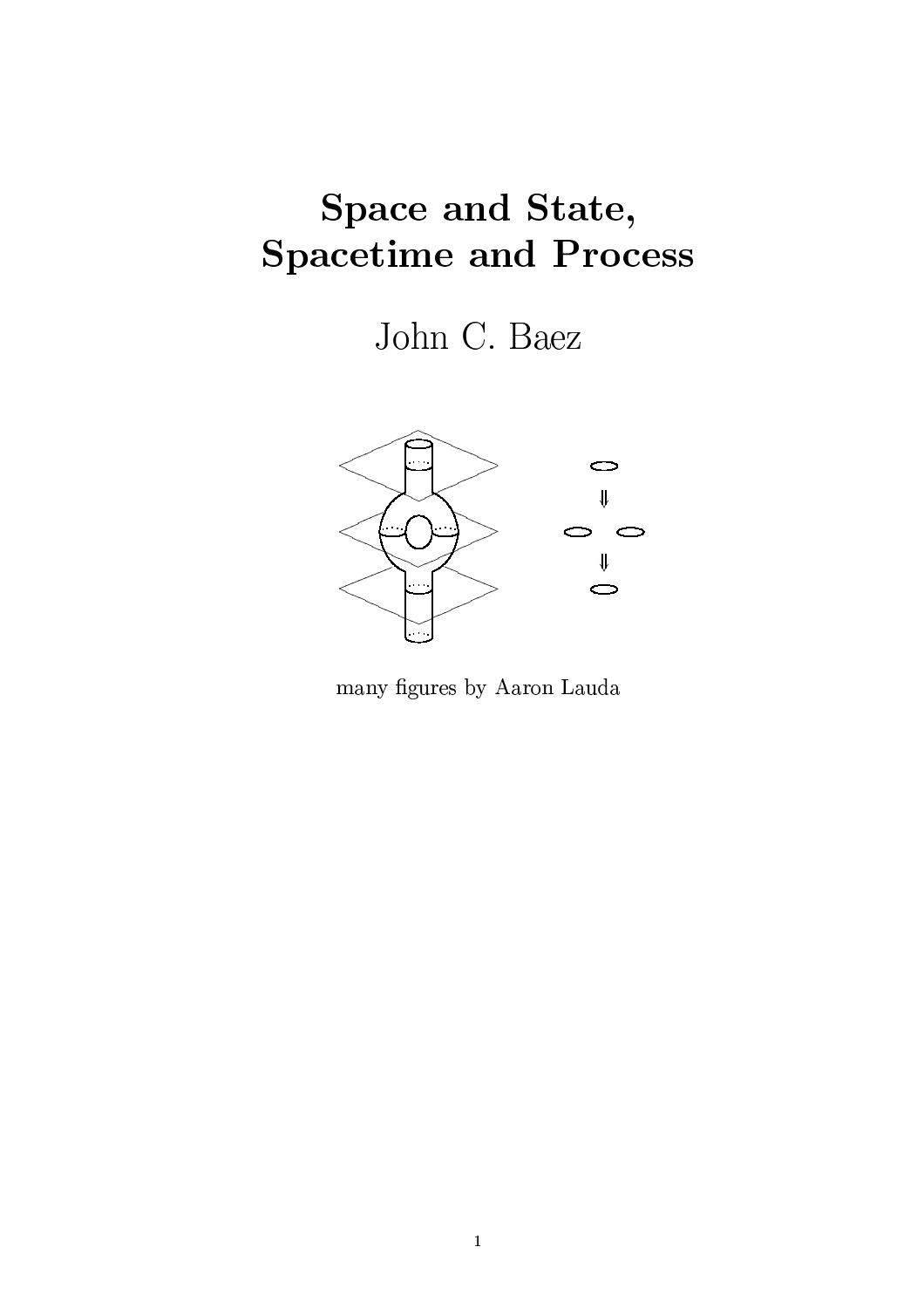Right now physicists are trying to reconcile general relativity (our best theory of spacetime) and quantum theory (our best theory of physical processes).

Luckily, there's an analogy to guide us:

| <b>GENERAL RELATIVITY</b> | <b>QUANTUM THEORY</b>    |
|---------------------------|--------------------------|
| $(n-1)$ -dimensional      | <b>Hilbert</b>           |
| manifold                  | space                    |
| (space)                   | (states)                 |
| cobordism between         | operator between         |
| $(n-1)$ -dimensional      | Hilbert                  |
| manifolds                 | spaces                   |
| (spacetime)               | (process)                |
| composition of cobordisms | composition of operators |
| identity cobordism        | identity operator        |

In both cases there is a symmetric monoidal category with duals at work:

- $\bullet$  *n*Cob: *n*-dimensional cobordisms between (compact framed)  $(n-1)$ -manifolds.
- $\bullet$  Hilb: linear operators between (finite-dimensional) Hilbert spaces.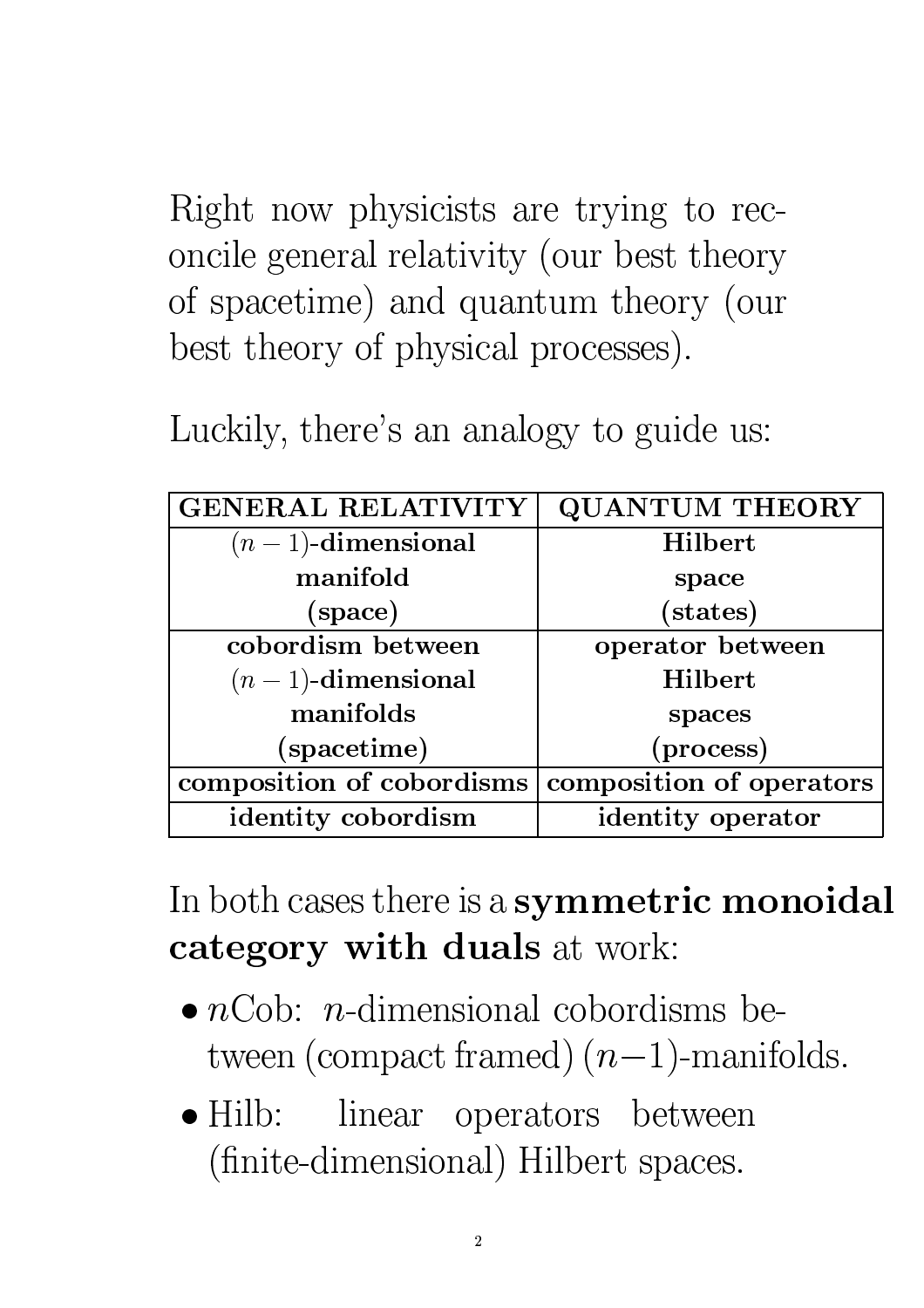## Morphisms



A cobordism

A morphism in Hilb is a linear operator  $T\colon H\,\to\, H'$  from the Hilbert space  $H$ to the Hilbert space  $H'$ .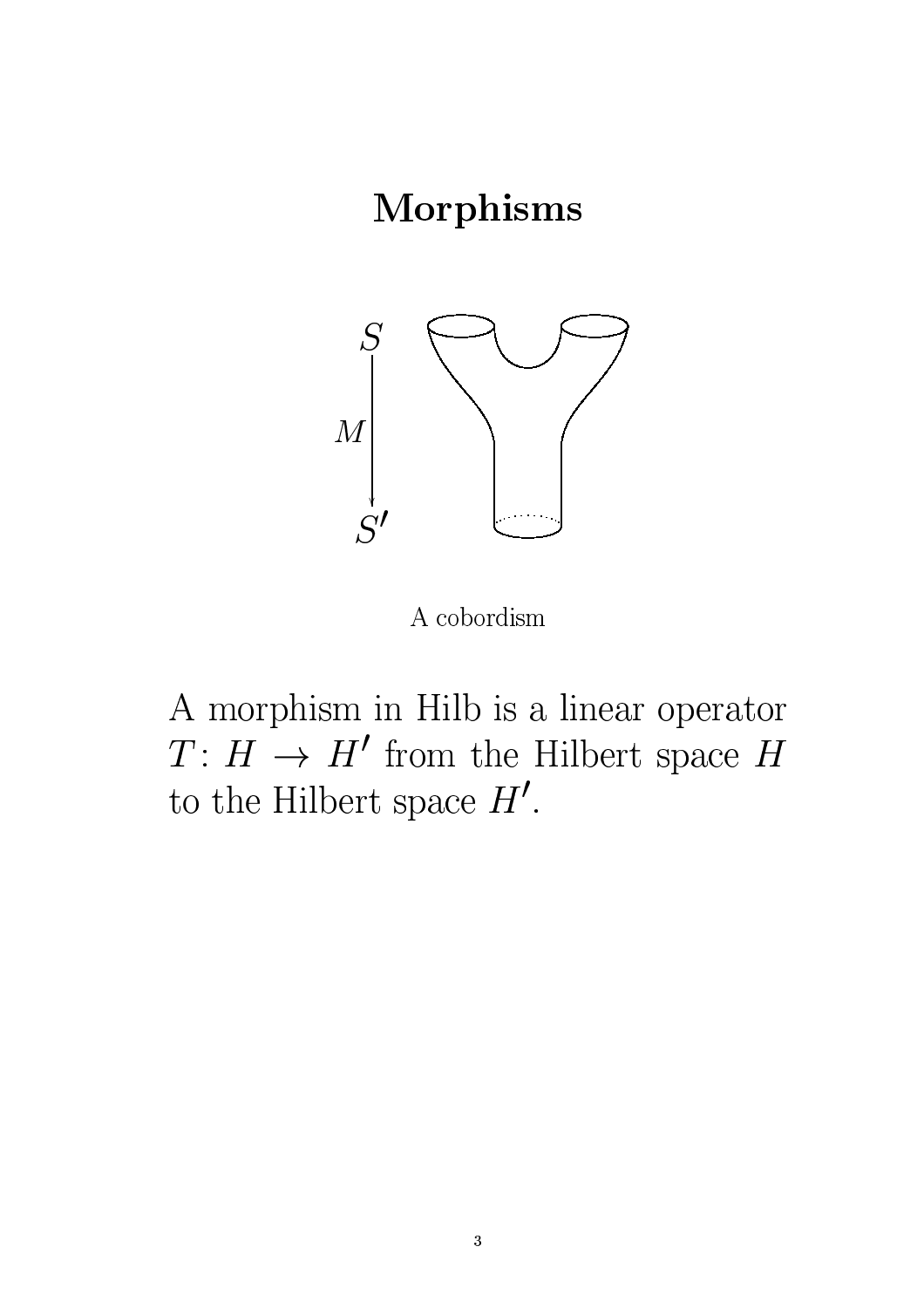# Composition



Composition of cobordisms

Composition in Hilb is defined by

$$
(ST)\psi=S(T\psi)
$$

for all  $T: H \to H', S: H' \to H'',$  and  $\psi \in H$ .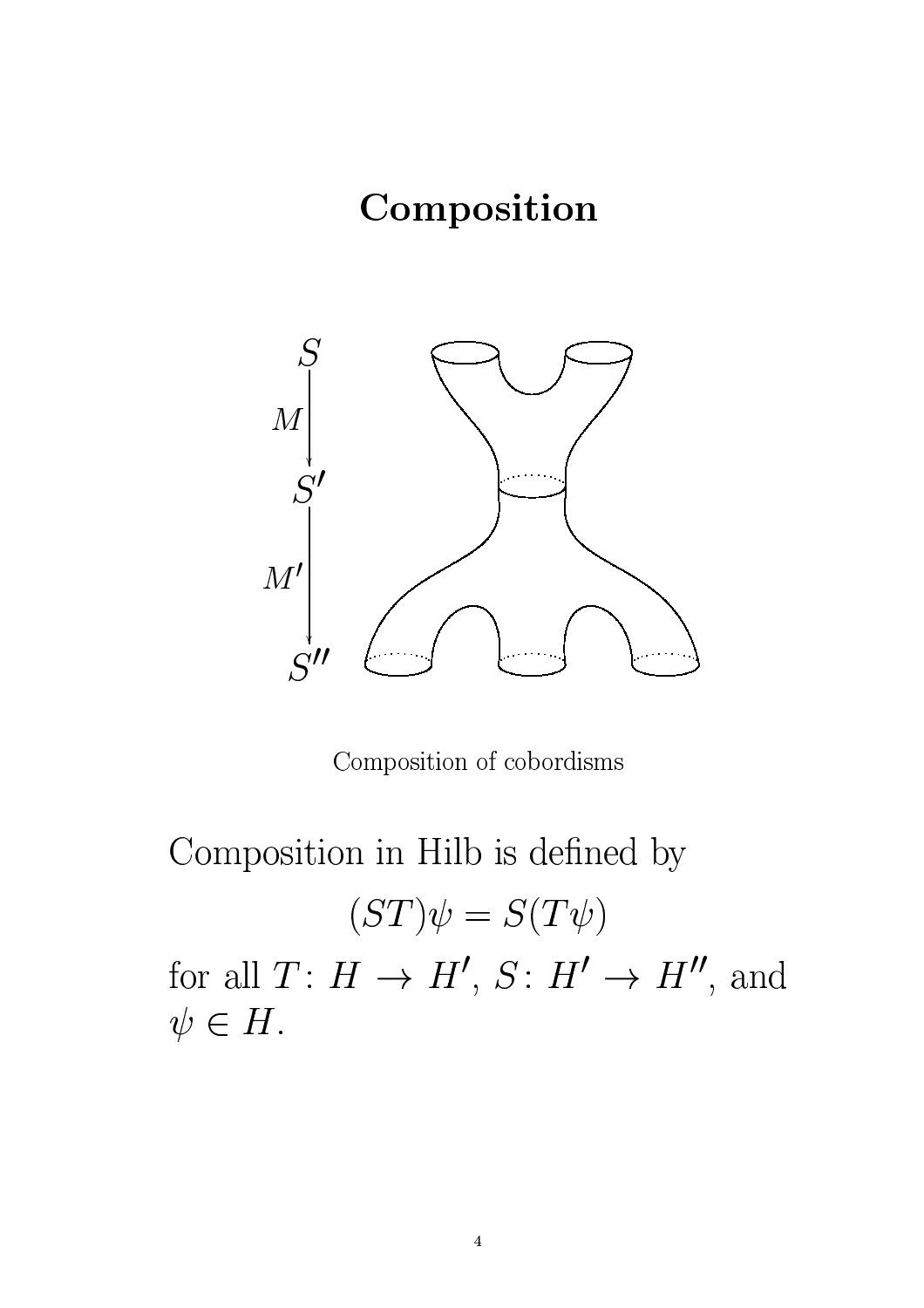# **Identity Morphisms**



An identity cobordism

Identity morphisms in Hilb are given by  $1_H \psi = \psi$ for all  $H \in$  Hilb and  $\psi \in H$ .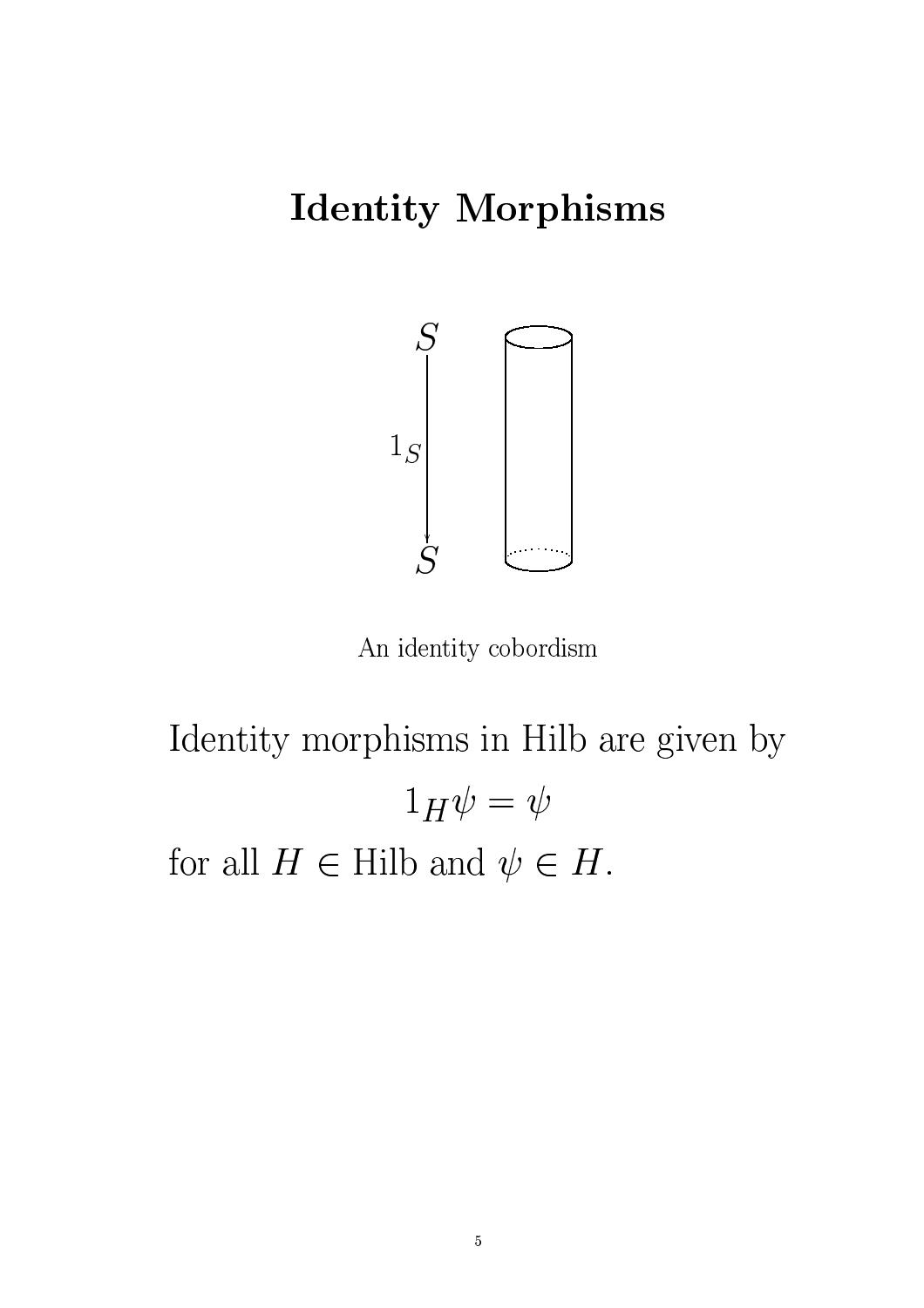

Tensor product of cobordisms

The tensor product of Hilbert spaces is their algebraic tensor product completed to become a Hilbert space; the tensor product of operators  $T: H \rightarrow K$  and  $T' : H' \to K'$  is given by:

$$
(T\otimes T')(\psi\otimes\psi')=T\psi\otimes T'\psi'.
$$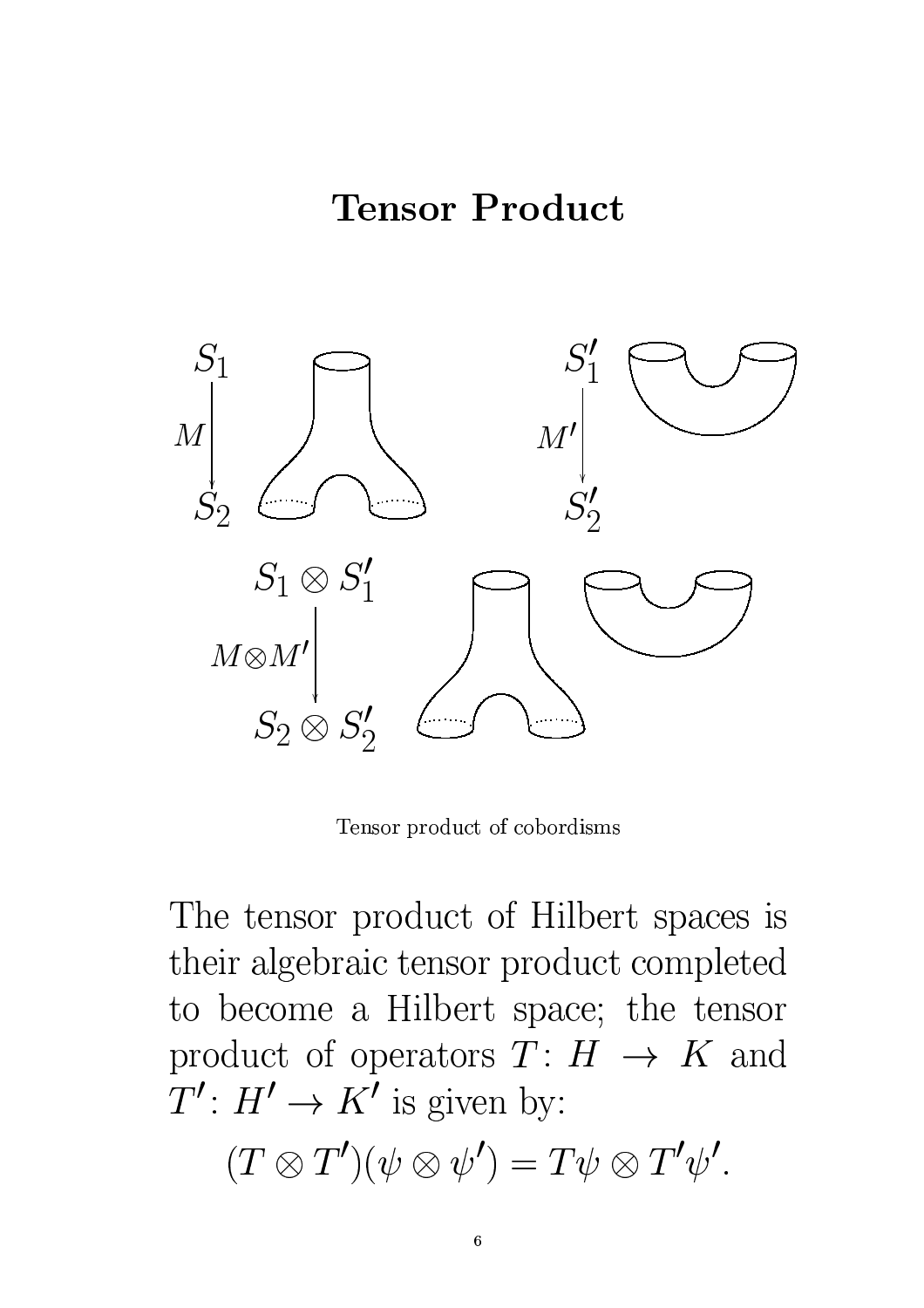# The Braiding



Braiding in  $nCob$ 

The braiding in Hilb is given by  $B_{H,H'}(\psi \otimes \psi') = \psi' \otimes \psi$ for all  $H, H' \in$  Hilb,  $\psi \in H$  and  $\psi' \in H'.$ 

In both  $n$ Cob and Hilb the braiding satisfies

$$
B_{x,y}B_{y,x}=1
$$

so they are symmetric monoidal categories.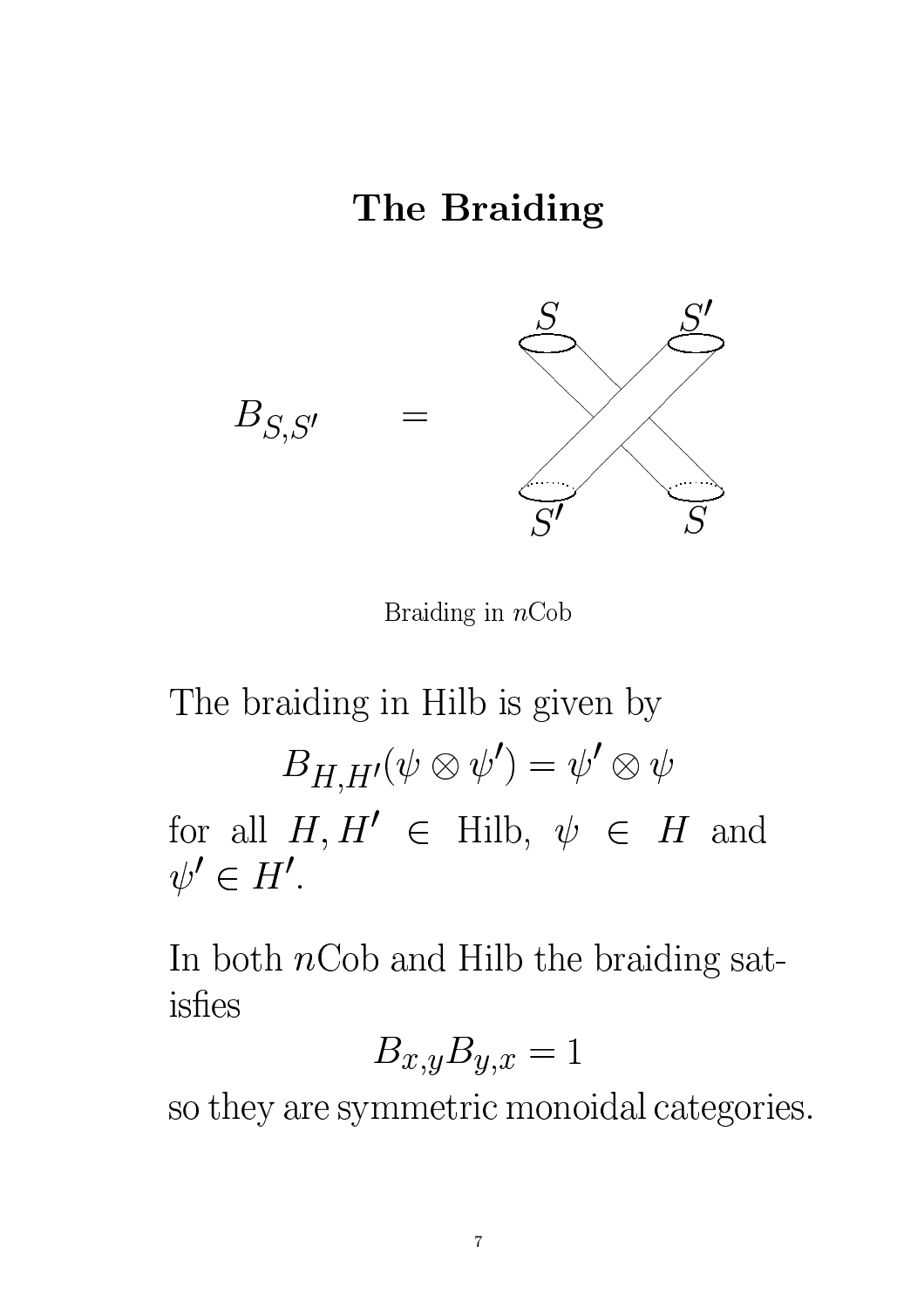### **Duality for Objects**

Both  $nCob$  and Hilb are **compact** symmetric monoidal categories: for every object  $x$  there is a dual  $x^*$  with counit  $e_x: x^* \otimes x \to 1$  and unit  $i_x: 1 \to x \otimes x^*$ satisfying the zig-zag identities.



Duals for objects in  $nCob$ 

In  $nCob$ ,  $S^*$  has the opposite orientation from S. In Hilb,  $H^*$  is the space of continuous linear functionals on  $H$ .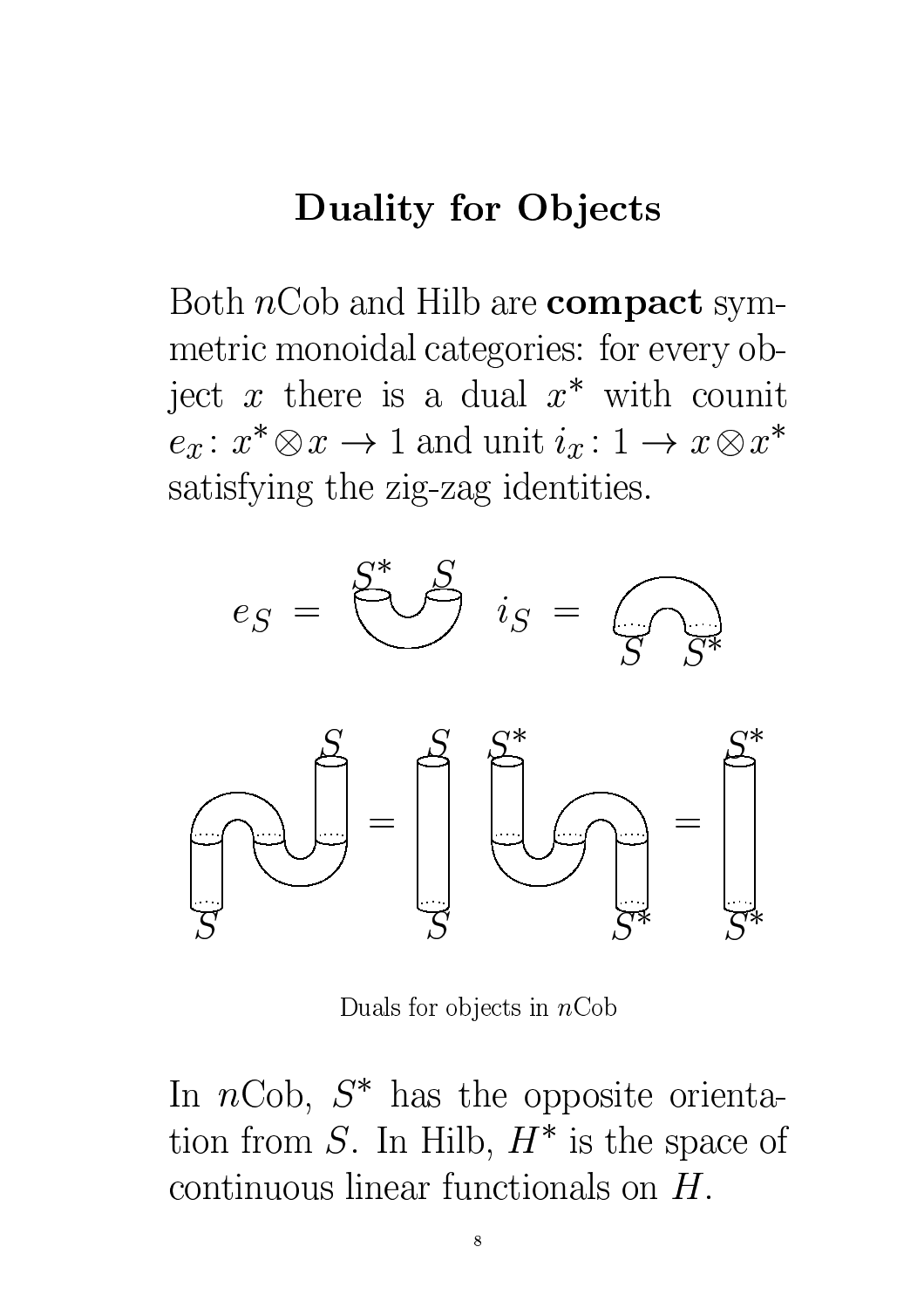#### Duals for morphisms

Both  $nCob$  and Hilb are  $\ast$ -categories: they are equipped with a contravariant endofunctor  $*$  acting as the identity on objects and with  $*^2 = 1$ .



Duals for morphisms in  $nCob$ 

Duals for morphisms in Hilb: given  $T: H \to H'$ , define  $T^*: H' \to H$  via  $\langle T^*\phi,\psi\rangle=\langle\phi,T\psi\rangle$ for all  $\psi \in H$  and  $\phi \in H'$ .

A morphism  $f$  in a  $\ast$ -category is **unitary** if it has  $f^*$  as its inverse.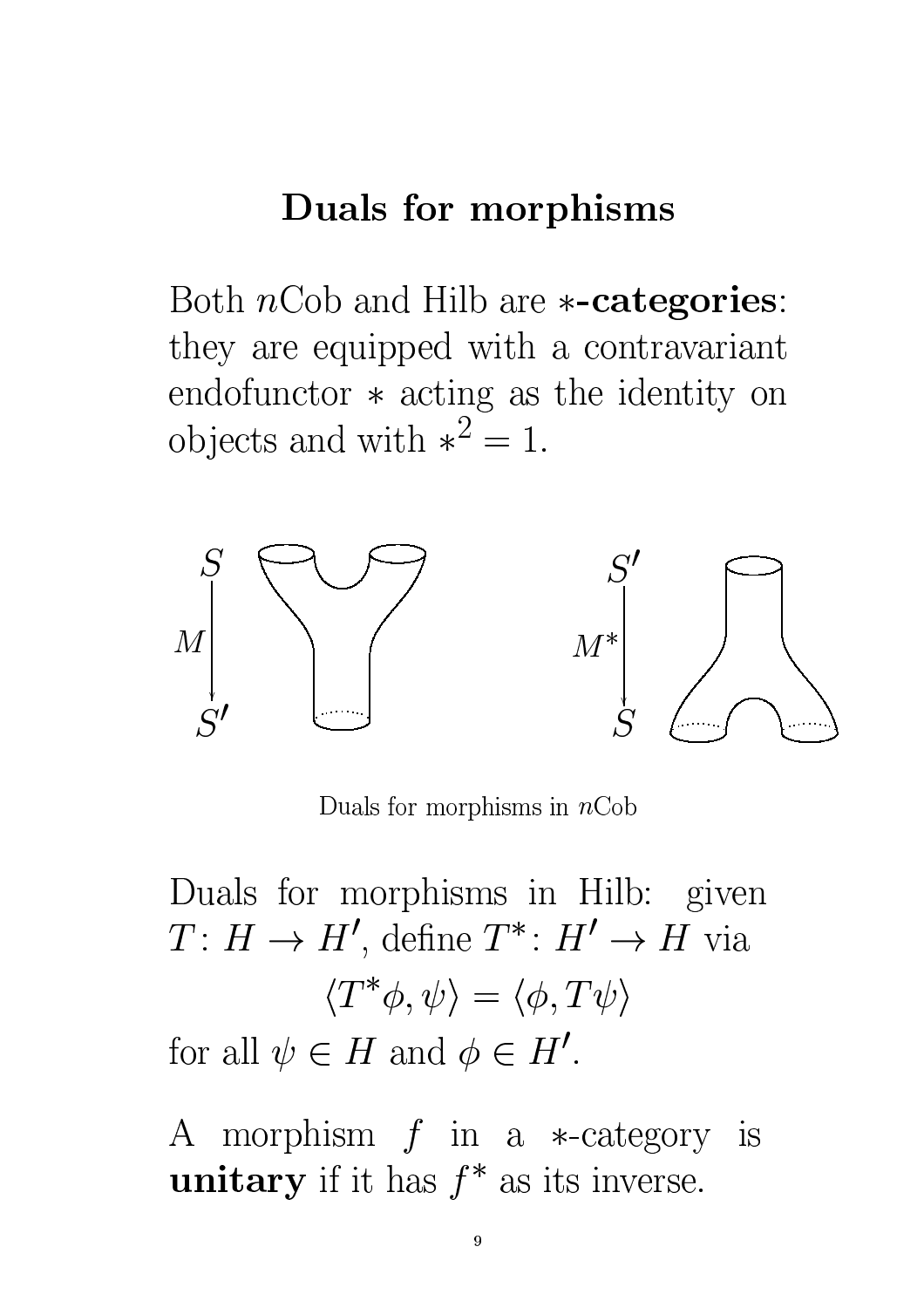A symmetric monoidal category has duals if it is compact and also a \*-category, and all structural isomorphisms are unitary:

- the associators  $a_{x,y,z}$ ,
- the left and right unit laws  $\ell_x$  and  $r_x$ ,
- the braidings  $B_{x,y}$ .

A symmetric monoidal functor  $F: C \rightarrow$ D preserves duals if it is also a \*-functor:

$$
F(x^*) = F(x)^*, \qquad x \in C
$$

for which all structural isomorphisms are unitary:

- the unit preservation isomorphism  $F_1: 1_C \rightarrow F(1_D)$
- $\bullet$  the tensor product preservation isomorphisms  $(F_2)_{x,y}$ :  $F(x) \otimes F(y) \rightarrow F(x \otimes y)$ .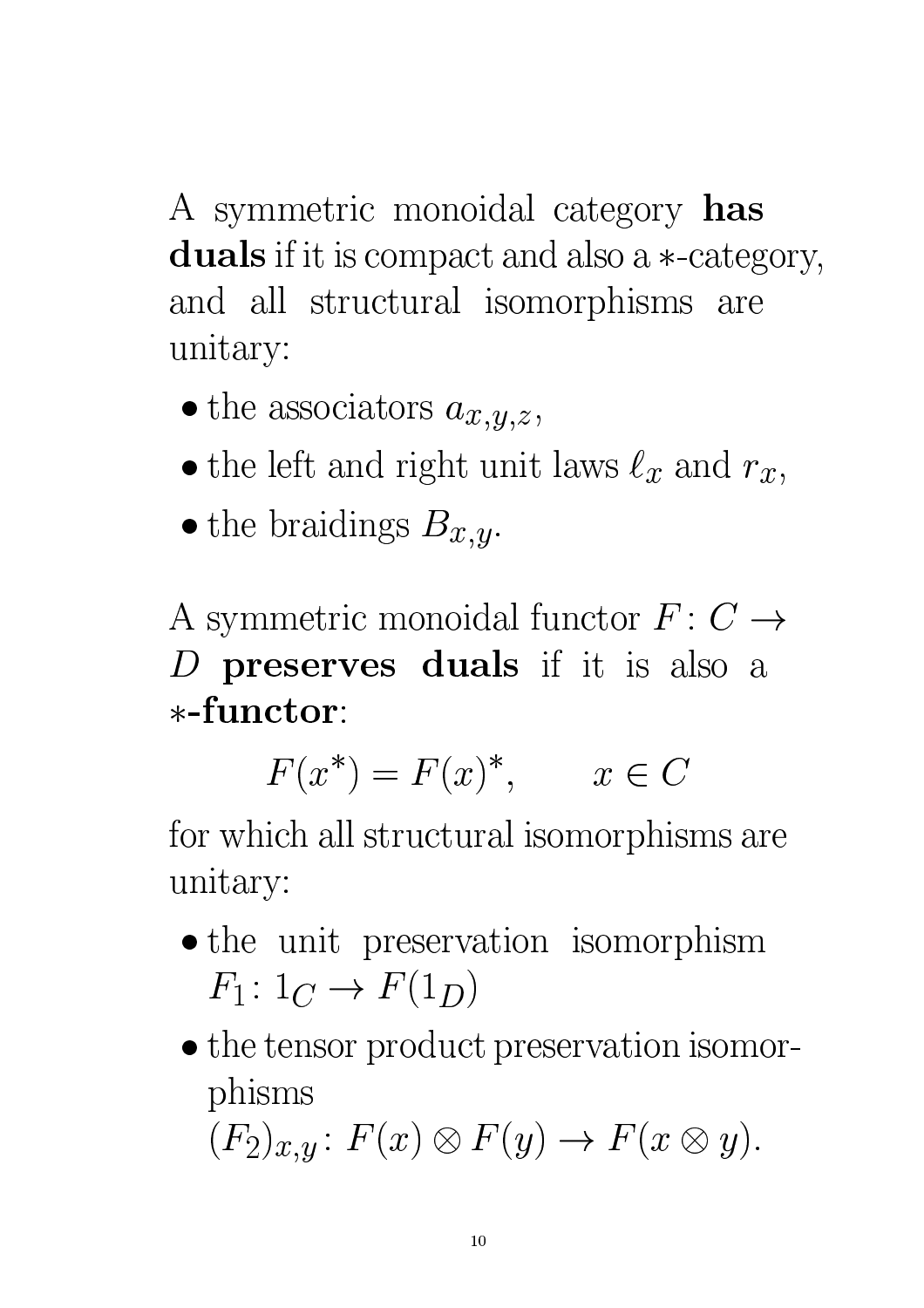A unitary TQFT is a symmetric monoidal functor preserving duals,

# $Z: n \text{Cob} \rightarrow \text{Hilb}.$

TQFTs describe *background-free quan*tum field theories with no local degrees of freedom: all their interesting aspects are 'global'.

TQFTs exploit the analogy between *space* and *state*, *spacetime* and *process* in a very clear way. More 'physical' theories also do this... but in more mysterious ways! Understanding TQFTs with the help of *n*-categories is a 'warmup exercise' for understanding more physical theories this way.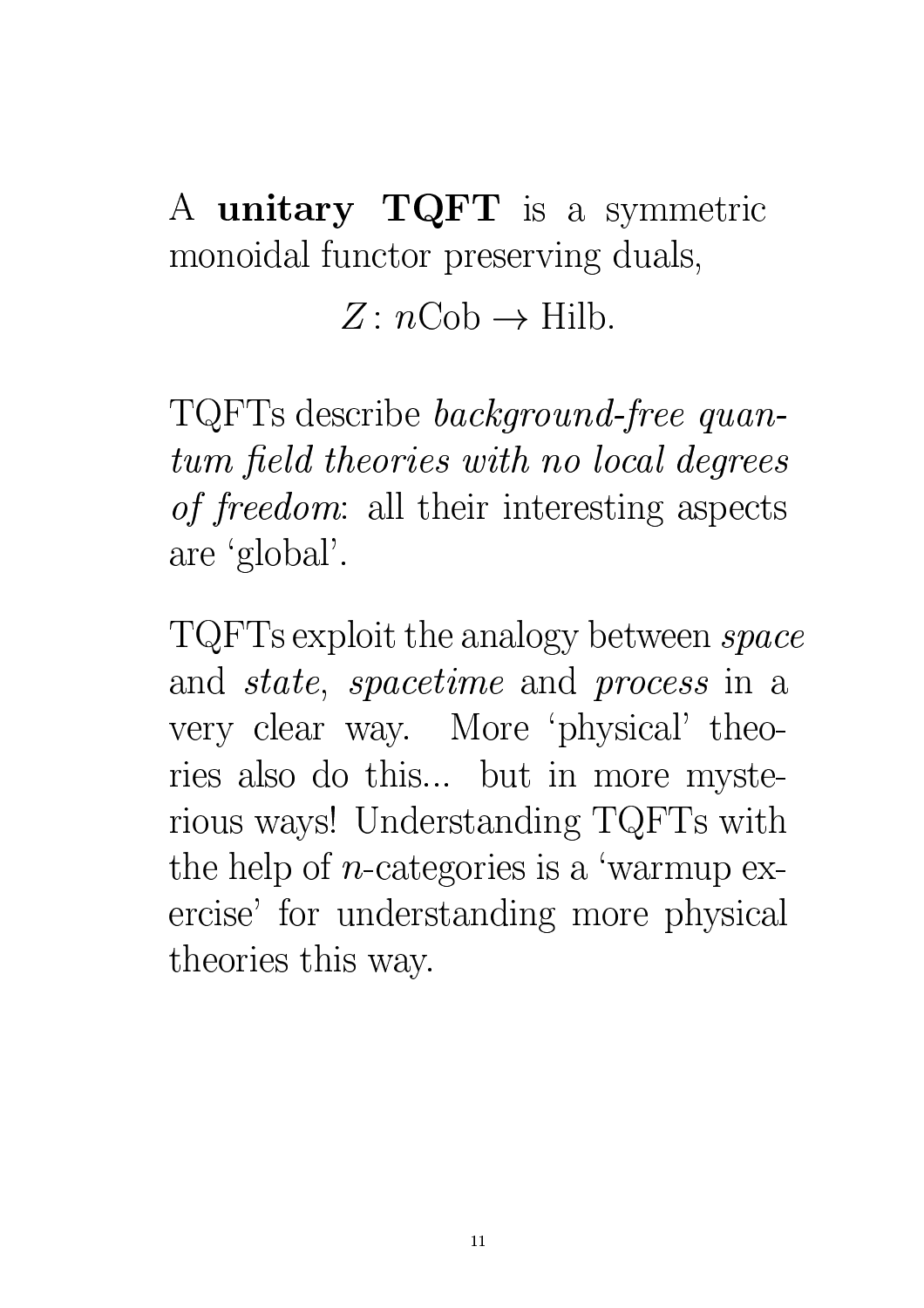In quantum field theory, we use Feynman diagrams to calculate inside the category  $\text{Rep}(G)$  of unitary representations of  $G$ , the symmetry group of our theory:



- Edges are labelled with unitary representations of  $G$ : 'particles'
- $\bullet$  Vertices are labelled with intertwining operators: 'interactions'

Typically  $G$  includes symmetries of  $space$ *time* (e.g.  $\mathbb{R}^4$ ), and its unitary representations are described as spaces of solutions of linear PDE on spacetime. Then it can be useful to work with Feynman diagrams *living* in spacetime.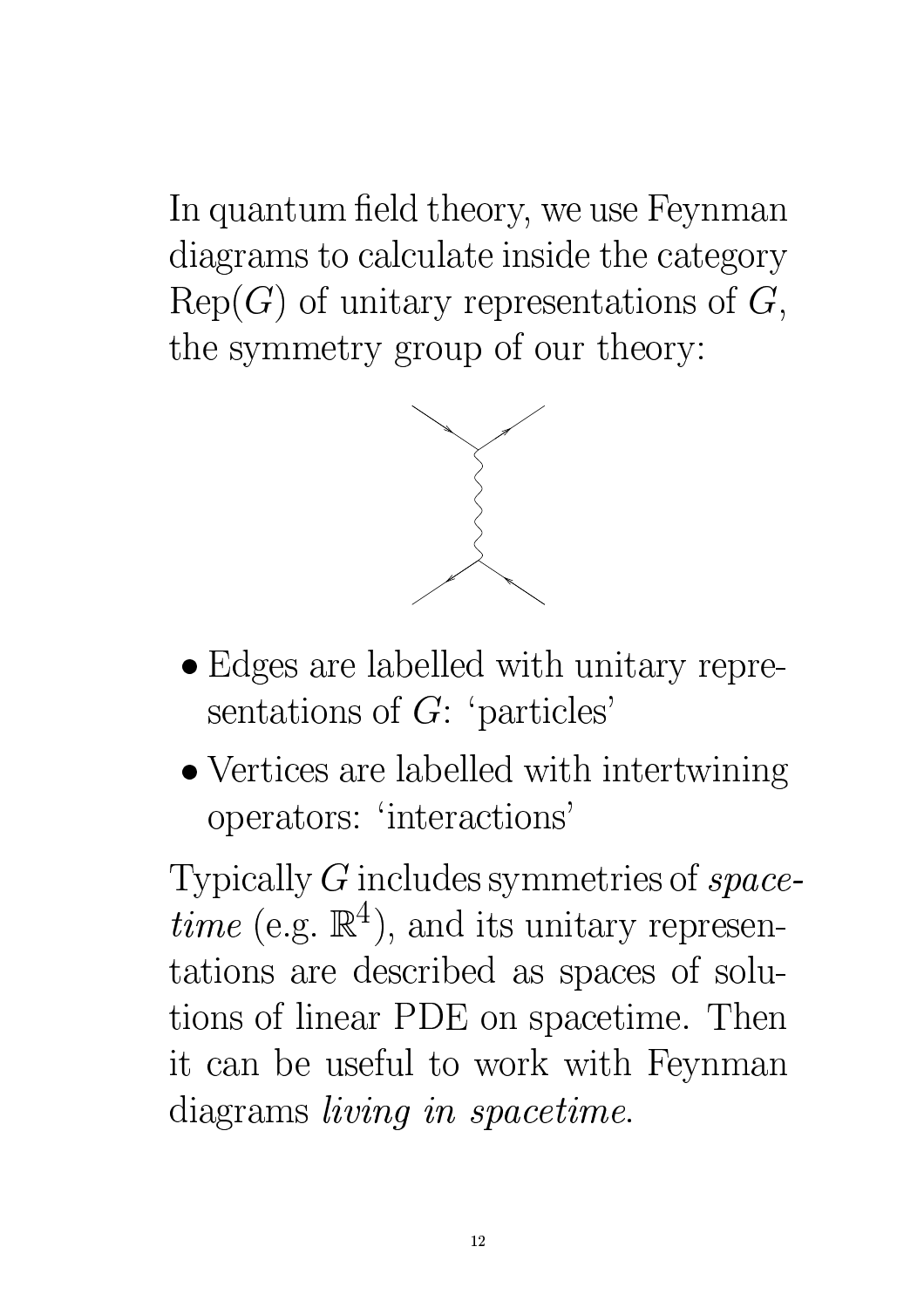In string theory, we replace Feynman diagrams with 2-dimensional 'string worldsheets':



Again we may view these 'abstractly' as tools for computing in a theory — a  $con$ *formal field theory* — or as mapped into spacetime.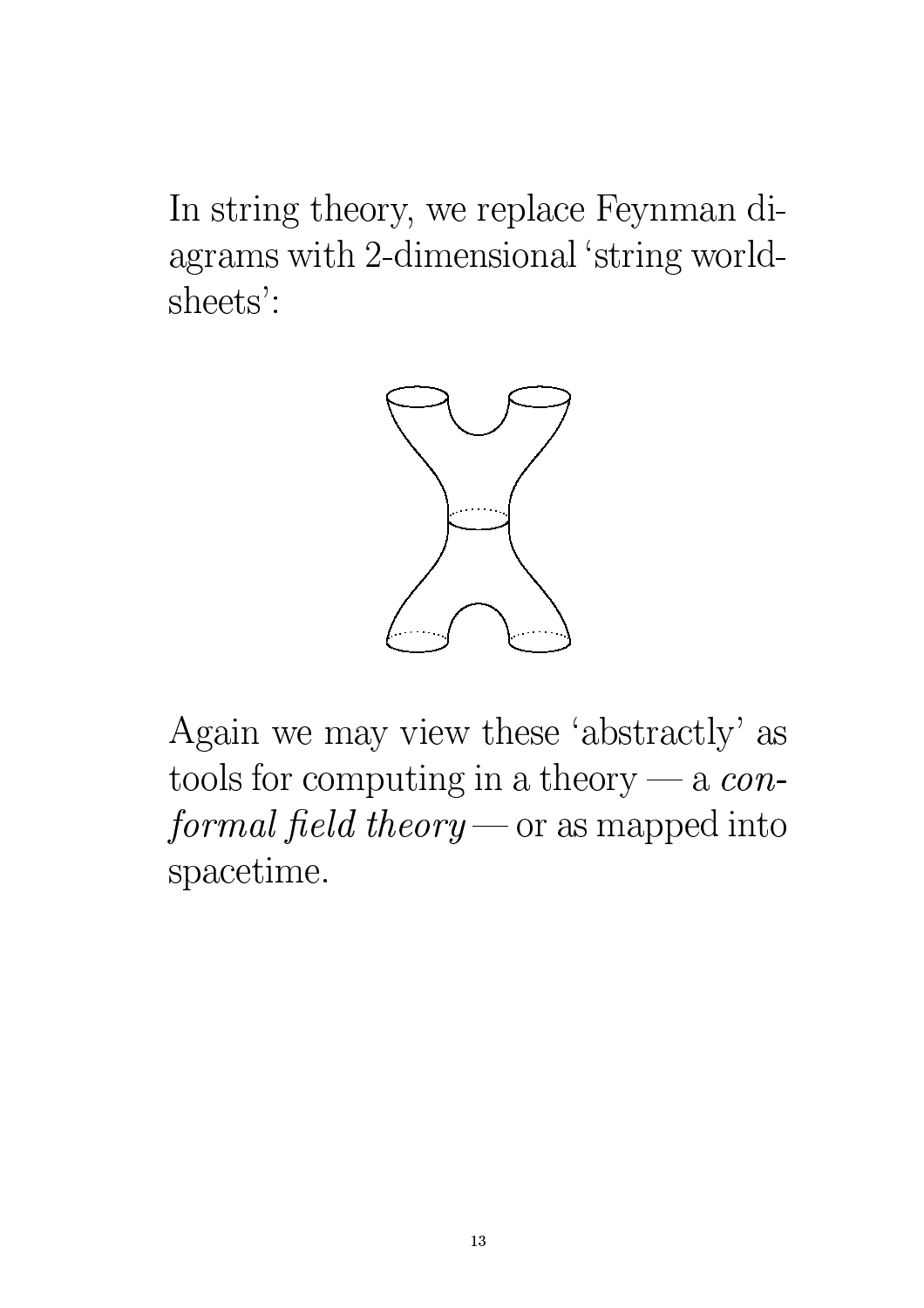In spin foam models of quantum gravity we replace Feynman diagrams with 2-dimensional 'spin foams':



Both string theory and spin foam models hint at some sort of 'categorification' of Feynman diagrams! However, categorification has been developed much more extensively for topological quantum field theories.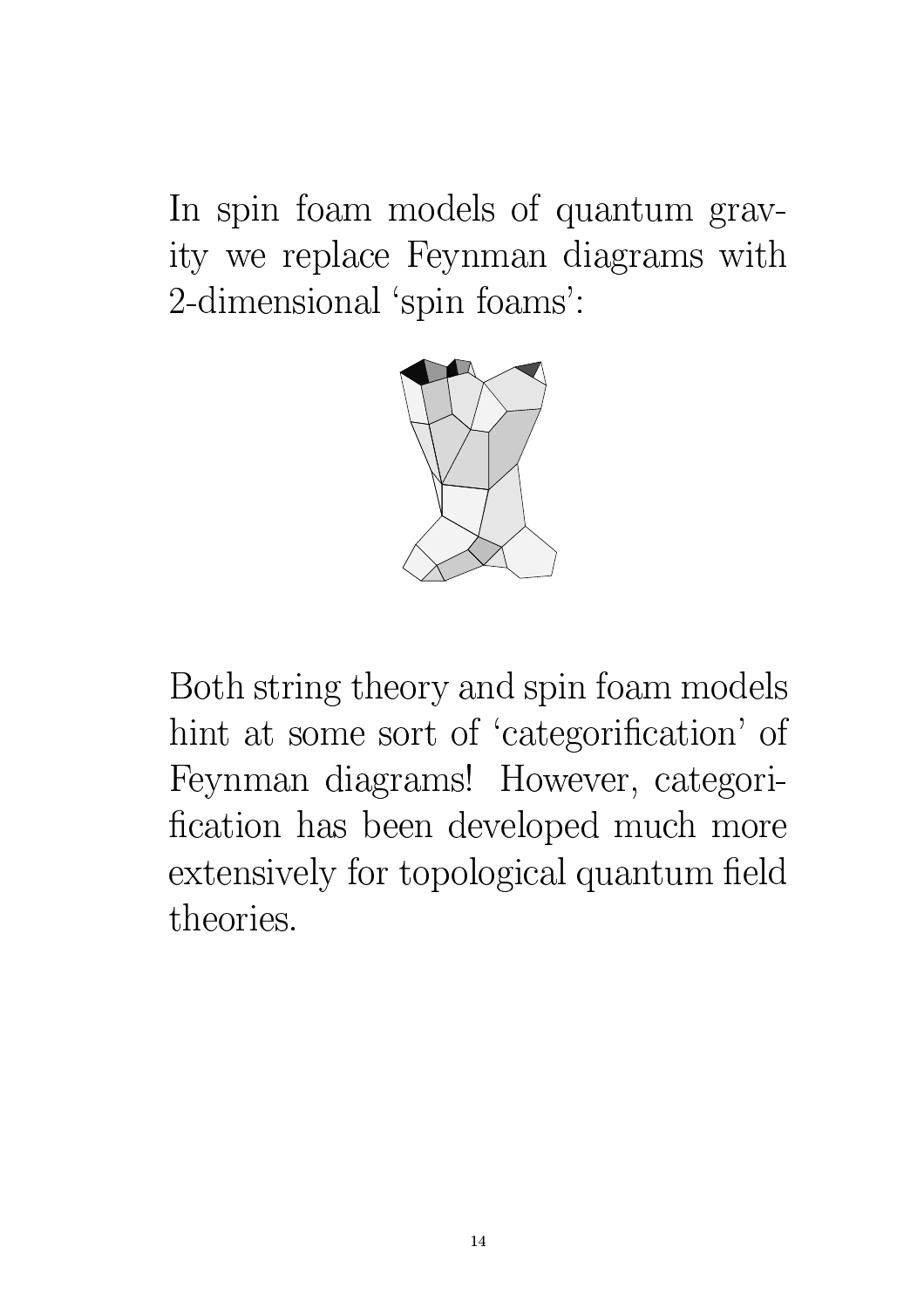The Tangle Hypothesis: The free  $k$ tuply monoidal  $n$ -category with duals on one generator is  $n\text{Tang}_k$ : top-dimensional morphisms are  $n$ -dimensional framed tangles in  $n + k$  dimensions.